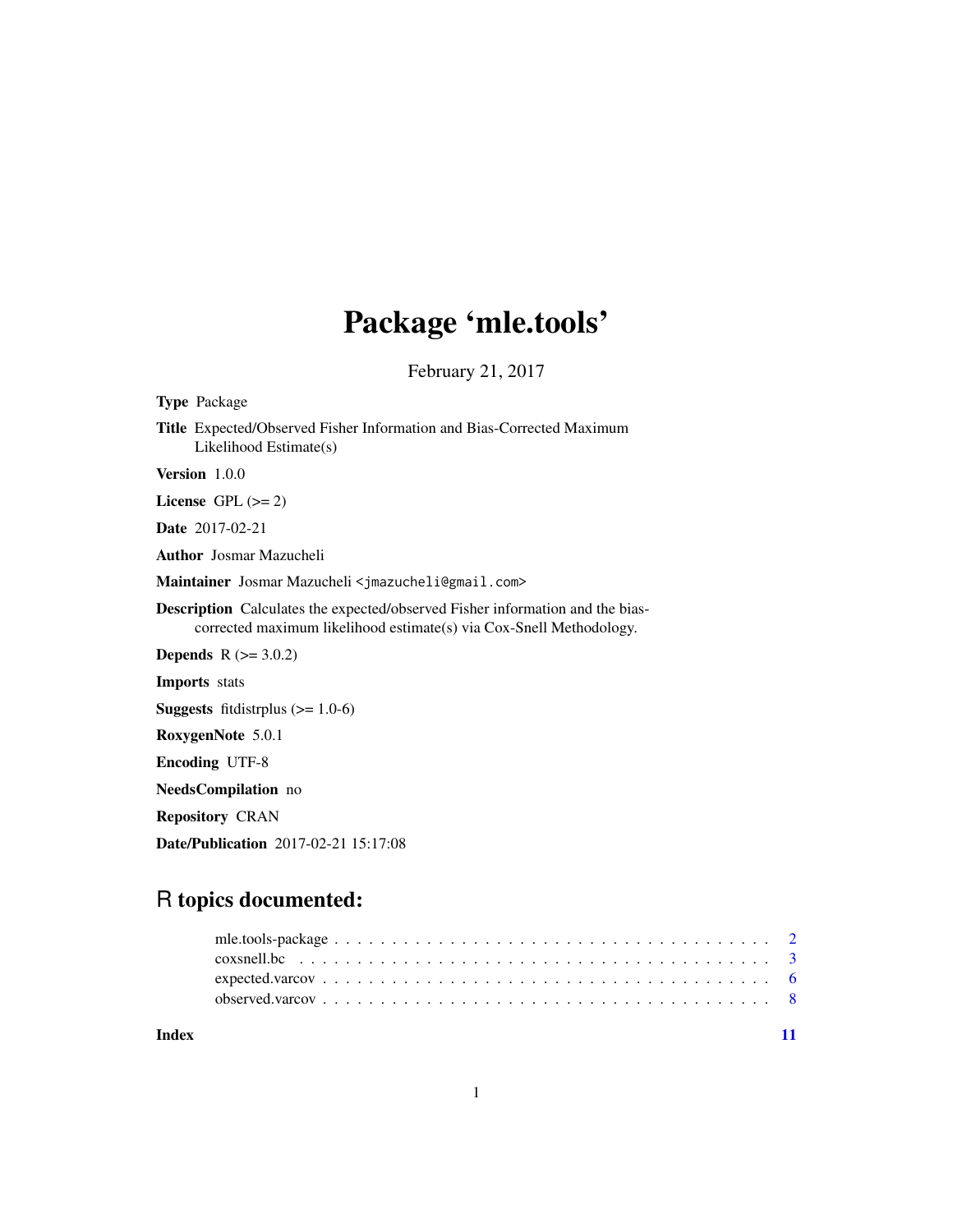<span id="page-1-0"></span>

#### **Description**

The current version of the **mle.tools** package has implemented three functions which are of great interest in maximum likelihood estimation. These functions calculates the expected /observed Fisher information and the bias-corrected maximum likelihood estimate(s) using the bias formula introduced by Cox and Snell (1968). They can be applied to any probability density function whose terms are available in the derivatives table of D function (see "deriv.c" source code for further details). Integrals, when required, are computed numerically via integrate function. Below are some mathematical details of how the returned values are calculated.

Let  $X_1, \ldots, X_n$  be *i.i.d.* random variables with probability density functions  $f(x_i | \theta)$  depending on a *p*-dimensional parameter vector  $\boldsymbol{\theta} = (\theta_1, \dots, \theta_p)$ . The *(j,k)-th* element of the observed,  $H_{jk}$ , and expected,  $I_{ik}$ , Fisher information are calculated, respectively, as

$$
H_{jk} = -\sum_{i=1}^{n} \frac{\partial^2}{\partial \theta_j \partial \theta_k} \log f(x_i \mid \boldsymbol{\theta}) \Big|_{\boldsymbol{\theta} = \widehat{\boldsymbol{\theta}}}
$$

and

$$
I_{jk} = -n \times E\left(\frac{\partial^2}{\partial \theta_j \partial \theta_k} \log f(x \mid \boldsymbol{\theta})\right) = -n \times \int_{\mathcal{X}} \frac{\partial^2}{\partial \theta_j \partial \theta_k} \log f(x \mid \boldsymbol{\theta}) \times f(x \mid \boldsymbol{\theta}) dx \Bigg|_{\boldsymbol{\theta} = \widehat{\boldsymbol{\theta}}}
$$

where  $(j, k = 1, \ldots, p)$ ,  $\hat{\theta}$  is the maximum likelihood estimate of  $\theta$  and X denotes the support of the random variable  $X$ .

The observed.varcov function returns the inputted maximum likelihood estimate(s) and the inverse of  $H$  while the expected.varcov function returns the inputted maximum likelihood estimate(s) and the inverse of I. If H and/or I are singular an error message is returned.

Furthermore, the bias corrected maximum likelihood estimate of  $\theta_s$  ( $s = 1, \ldots, p$ ), denoted by  $\theta_s$ , is calculated as  $\tilde{\theta}_s = \hat{\theta} - \widehat{Bias}(\hat{\theta}_s)$ , where  $\hat{\theta}_s$  is the maximum likelihood estimate of  $\theta_s$  and

$$
\widehat{Bias}\left(\widehat{\theta}_s\right) = \sum_{j=1}^{p} \sum_{k=1}^{p} \sum_{l=1}^{p} \kappa^{sj} \kappa^{kl} \left[ 0.5\kappa_{jkl} + \kappa_{jk,l} \right] \Bigg|_{\theta = \widehat{\theta}}
$$

where  $\kappa^{jk}$  is the *(j,k)-th* element of the inverse of the expected Fisher information,  $\kappa_{jkl} = n \times$  $E\left(\frac{\partial^3}{\partial \theta \cdot \partial \theta}\right)$  $\frac{\partial^3}{\partial\theta_j\partial\theta_k\theta_l}\log f\left(x\mid\boldsymbol{\theta}\right)\right)$  and  $\kappa_{jk,l}=n\times E\left(\frac{\partial^2}{\partial\theta_j\partial\theta_k\theta_l}\right)$  $\frac{\partial^2}{\partial \theta_j \partial \theta_k} \log f(x \mid \boldsymbol{\theta}) \times \frac{\partial}{\theta_l} \log f(x \mid \boldsymbol{\theta})\Big).$ 

The bias-corrected maximum likelihood estimate(s) and some other quantities are calculated via coxsnell. bc function. If the numerical integration fails and/or  $\bm{I}$  is singular an error message is returned.

It is noteworthy that for a series of probability distributions it is possible, after extensive algebra, to obtain the analytical expressions for  $Bias(\hat{\theta}_s)$ . In Stosic and Cordeiro (2009) are the analytic expressions for 22 two-parameter continuous probability distributions. They also present the *Maple* and *Mathematica* scripts used to obtain all analytic expressions (see Cordeiro and Cribari-Neto 2014 for further details).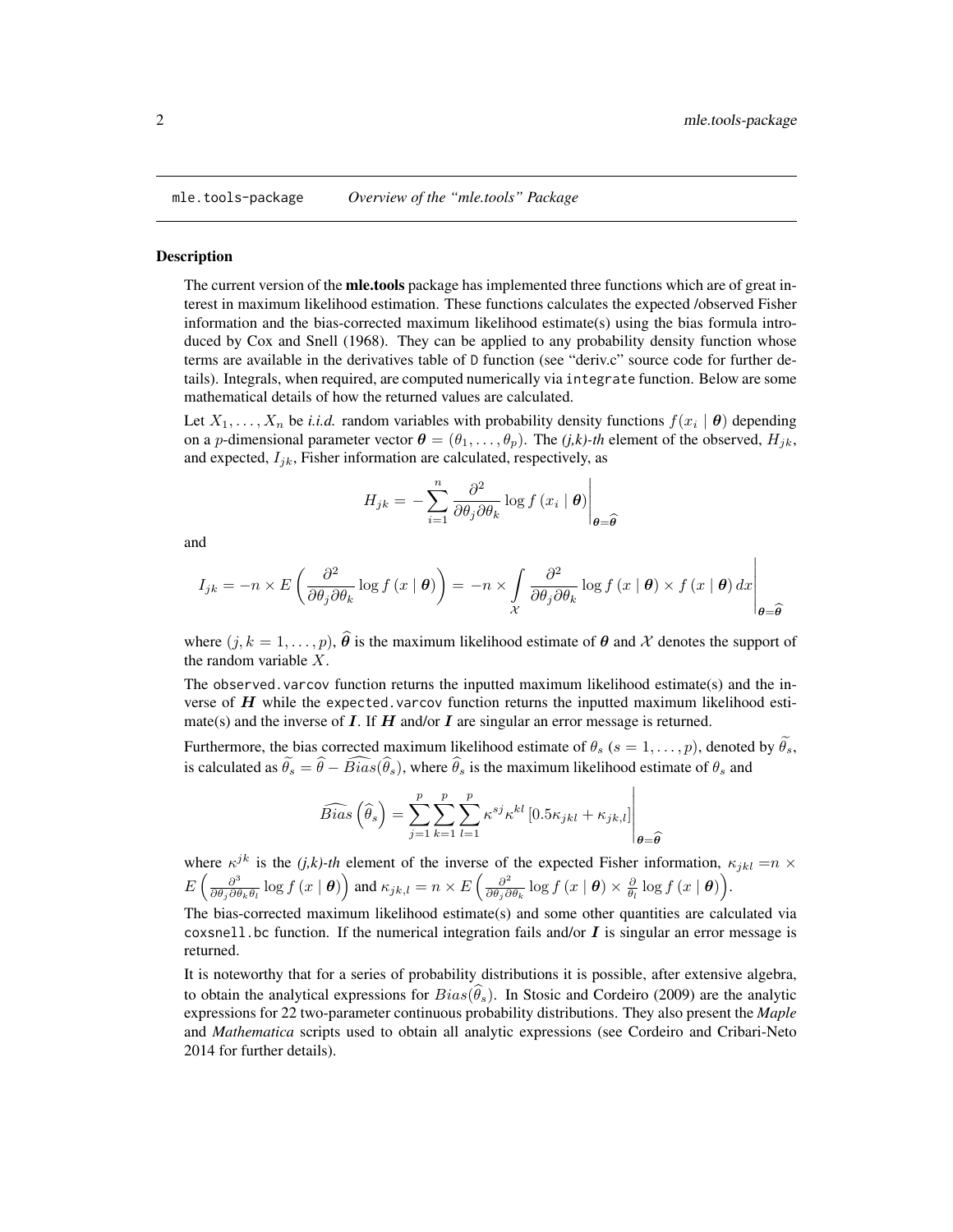#### <span id="page-2-0"></span> $\cos$ snell.bc  $\frac{3}{2}$

#### Author(s)

Josmar Mazucheli <jmazucheli@gmail.com>

#### References

Azzalini, A. (1996). *Statistical Inference: Based on the Likelihood*. London: Chapman and Hall.

Cordeiro, G. M. and Cribari-Neto, F., (2014). An introduction to Bartlett correction and bias reduction. SpringerBriefs in Statistics, New-York.

Cordeiro, G. M. and McCullagh, P., (1991). Bias correction in generalized linear models. *Journal of the Royal Statistical Society, Series B*, 53, 3, 629–643.

Cox, D. R. and Hinkley, D. V. (1974). *Theoretical Statistics*. London: Chapman and Hall.

Cox, D. R. and Snell, E. J., (1968). A general definition of residuals (with discussion). *Journal of the Royal Statistical Society, Series B*, 30, 2, 24–275.

Efron, B. and Hinkley, D. V. (1978). Assessing the accuracy of the maximum likelihood estimator: Observed versus expected Fisher information. *Biometrika*, 65, 3, 457–482.

Pawitan, Y. (2001). *In All Likelihood: Statistical Modelling and Inference Using Likelihood*. Oxford: Oxford University Press.

Stosic, B. D. and Cordeiro, G. M., (2009). Using Maple and Mathematica to derive bias corrections for two parameter distributions. *Journal of Statistical Computation and Simulation*, 79, 6, 751–767.

coxsnell.bc *Bias-Corrected Maximum Likelihood Estimate(s)*

#### Description

coxsnell.bc calculates the bias-corrected maximum likelihood estimate(s) using the bias formula introduced by Cox and Snell (1968).

#### Usage

```
coxsnell.bc(density, logdensity, n, parms, mle, lower = "-Inf",
 upper = "Inf", ...
```
#### Arguments

| density    | An expression with the probability density function.                                                    |
|------------|---------------------------------------------------------------------------------------------------------|
| logdensity | An expression with the logarithm of the probability density function.                                   |
| n          | A numeric scalar with the sample size.                                                                  |
| parms      | A character vector with the parameter name(s) specified in the density and log-<br>density expressions. |
| mle        | A numeric vector with the parameter estimate(s).                                                        |
| lower      | The lower integration limit (lower $=$ "-Inf" is the default).                                          |
| upper      | The upper integration limit (upper $=$ "Inf" is the default).                                           |
| $\ddots$   | Additional arguments passed to integrate function.                                                      |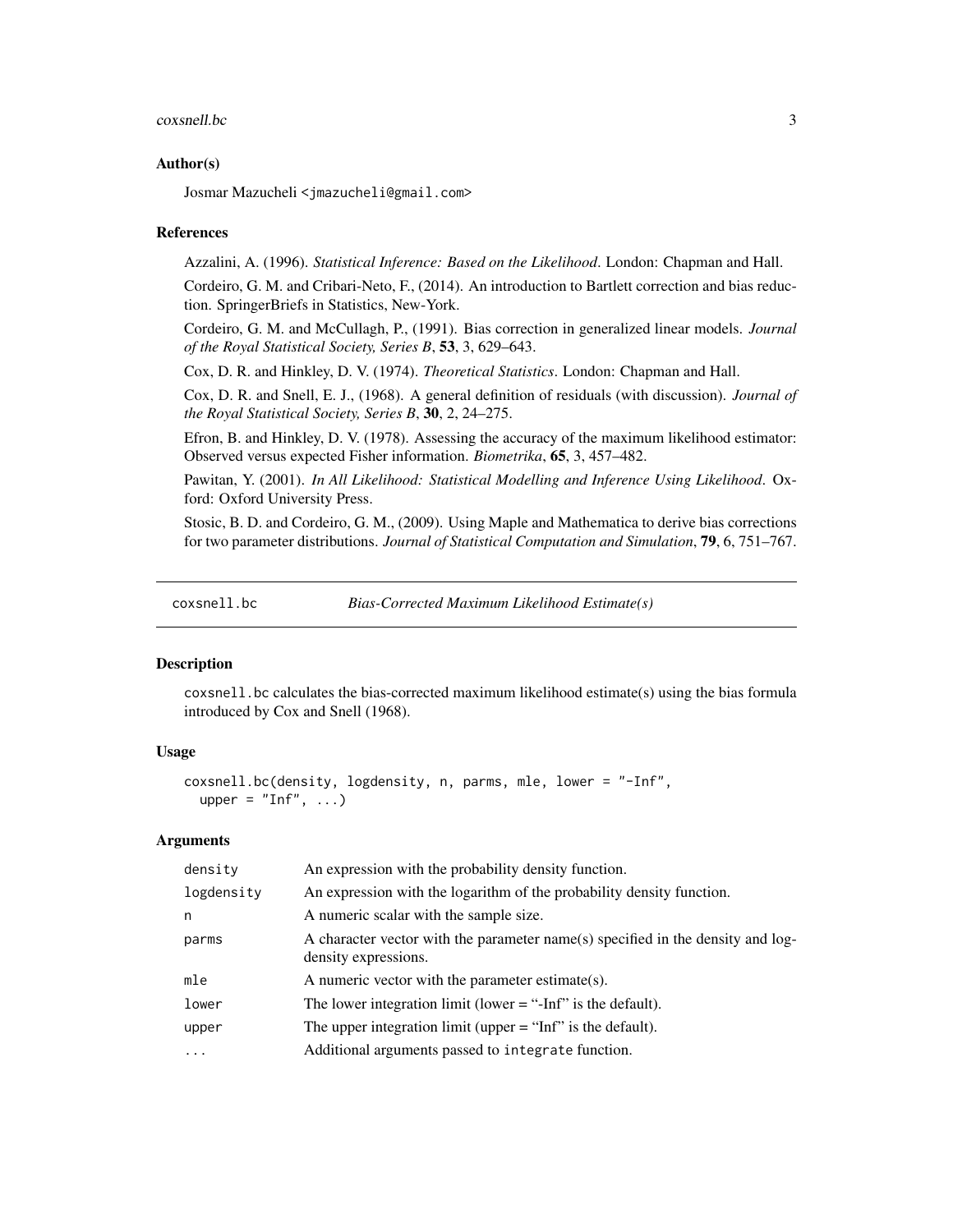#### <span id="page-3-0"></span>Details

The first, second and third-order partial log-density derivatives are analytically calculated via D function. The expected values of the partial log-density derivatives are calculated via integrate function.

#### Value

coxsnell.bc returns a list with five components (i) mle: the inputted maximum likelihood esti $mate(s)$ , (ii) **varcov**: the expected variance-covariance evaluated at the inputted mle argument, (iii) **mle.bc**: the bias-corrected maximum likelihood estimate(s), (iv) **varcov.bc**: the expected variancecovariance evaluated at the bias-corrected maximum likelihood estimate(s) and (v) bias: the bias estimate(s).

If the numerical integration fails and/or the expected information is singular an error message is returned.

#### Author(s)

Josmar Mazucheli <jmazucheli@gmail.com>

#### See Also

[deriv](#page-0-0), [D](#page-0-0), [expected.varcov](#page-5-1), [integrate](#page-0-0), [observed.varcov](#page-7-1).

#### Examples

```
{library(mle.tools); library(fitdistrplus); set.seed(1)};
```

```
## Normal distribution
pdf <- quote(1 / (sqrt(2 * pi) * sigma) * exp(-0.5 / sigma ^ 2 * (x - mu) ^ 2))
lpdf <- quote(- log(sigma) - 0.5 / sigma ^ 2 * (x - mu) ^ 2)
```

```
x \le - rnorm(n = 100, mean = 0.0, sd = 1.0)
{mu.hat <- mean(x); sigma.hat = sqrt((length(x) - 1) * var(x) / length(x))}
```

```
coxsnell.bc(density = pdf, logdensity = lpdf, n = length(x), parms = c("mu", "sigma"),
mle = c(mu.hat, sigma.hat), lower = '-Inf', upper = 'Inf')
```
################################################################################

```
## Weibull distribution
pdf \leq quote(shape / scale \land shape \star x \land (shape - 1) \star exp(-(x / scale) \land shape))
lpdf <- quote(log(shape) - shape * log(scale) + shape * log(x) -
(x / scale) ^ shape)
x \le - rweibull(n = 100, shape = 1.5, scale = 2.0)
fit \le fitdist(data = x, distr = 'weibull')
fit$vcov
coxsnell.bc(density = pdf, logdensity = lpdf, n = length(x), parms = c("shape", "scale"),
mle = fit$estimate, lower = 0
```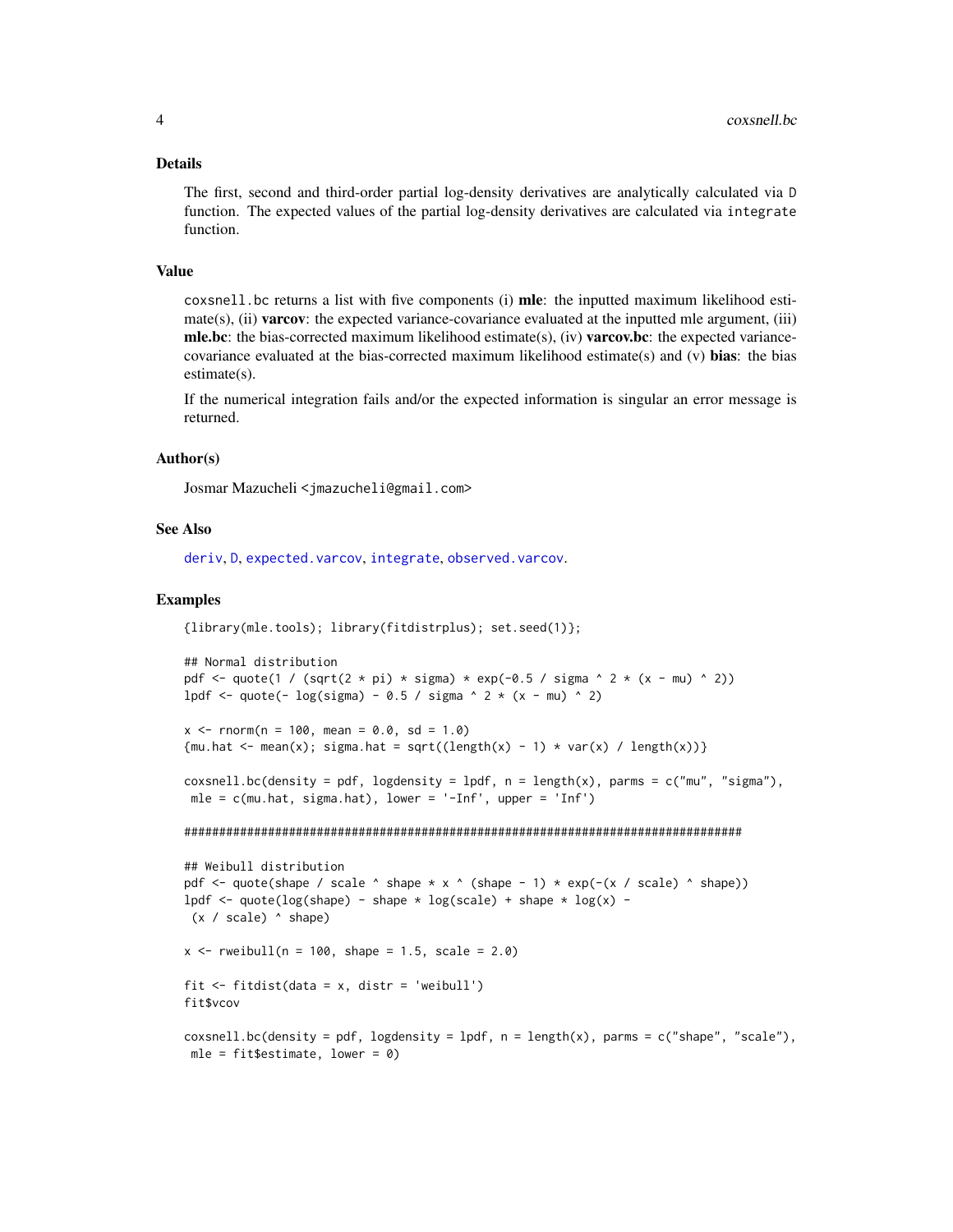```
################################################################################
## Exponentiated Weibull distribution
pdf <- quote(alpha * shape / scale ^ shape * x ^ (shape - 1) * exp(-(x / scale) ^ shape) *
 (1 - \exp(-(x / scale) \land shape)) \land (alpha - 1))lpdf <- quote(log(alpha) + log(shape) - shape * log(scale) + shape * log(x) -
 (x / scale) \land shape + (alpha - 1) \land log((1 - exp(-(x / scale) \land shape))))
coxsnell.bc(density = pdf, logdensity = lpdf, n = 100, parms = c("shape", "scale", "alpha"),
mle = c(1.5, 2.0, 1.0), lower = 0)################################################################################
## Exponetial distribution
pdf \leq quote(rate * exp(-rate * x))
lpdf \leq quote(log(rate) - rate \star x)
x \le - rexp(n = 100, rate = 0.5)
fit \le fitdist(data = x, distr = 'exp')
fit$vcov
coxsnell.bc(density = pdf, logdensity = lpdf, n = length(x), parms = c("rate"),
mle = fit$estimate, lower = 0)
################################################################################
## Gamma distribution
pdf <- quote(1 /(scale ^ shape * gamma(shape)) * x ^ (shape - 1) * exp(-x / scale))
lpdf <- quote(-shape * log(scale) - lgamma(shape) + shape * log(x) -
x / scale)
x \leq - rgamma(n = 100, shape = 1.5, scale = 2.0)
fit \le fitdist(data = x, distr = 'gamma', start = list(shape = 1.5, scale = 2.0))
fit$vcov
cosnel1.bc(density = pdf, logdensity = 1pdf, n = length(x), parms = c("shape", "scale"),mle = fit$estimate, lower = \theta)
################################################################################
## Beta distribution
pdf <- quote(gamma(shape1 + shape2) / (gamma(shape1) * gamma(shape2)) * x ^ (shape1 - 1) *
(1 - x) (shape2 - 1))
lpdf <- quote(lgamma(shape1 + shape2) - lgamma(shape1) - lgamma(shape2) +
shape1 * log(x) + shape2 * log(1 - x))x \le - rbeta(n = 100, shape1 = 2.0, shape2 = 2.0)
fit \le fitdist(data = x, distr = 'beta', start = list(shape1 = 2.0, shape2 = 2.0))
fit$vcov
```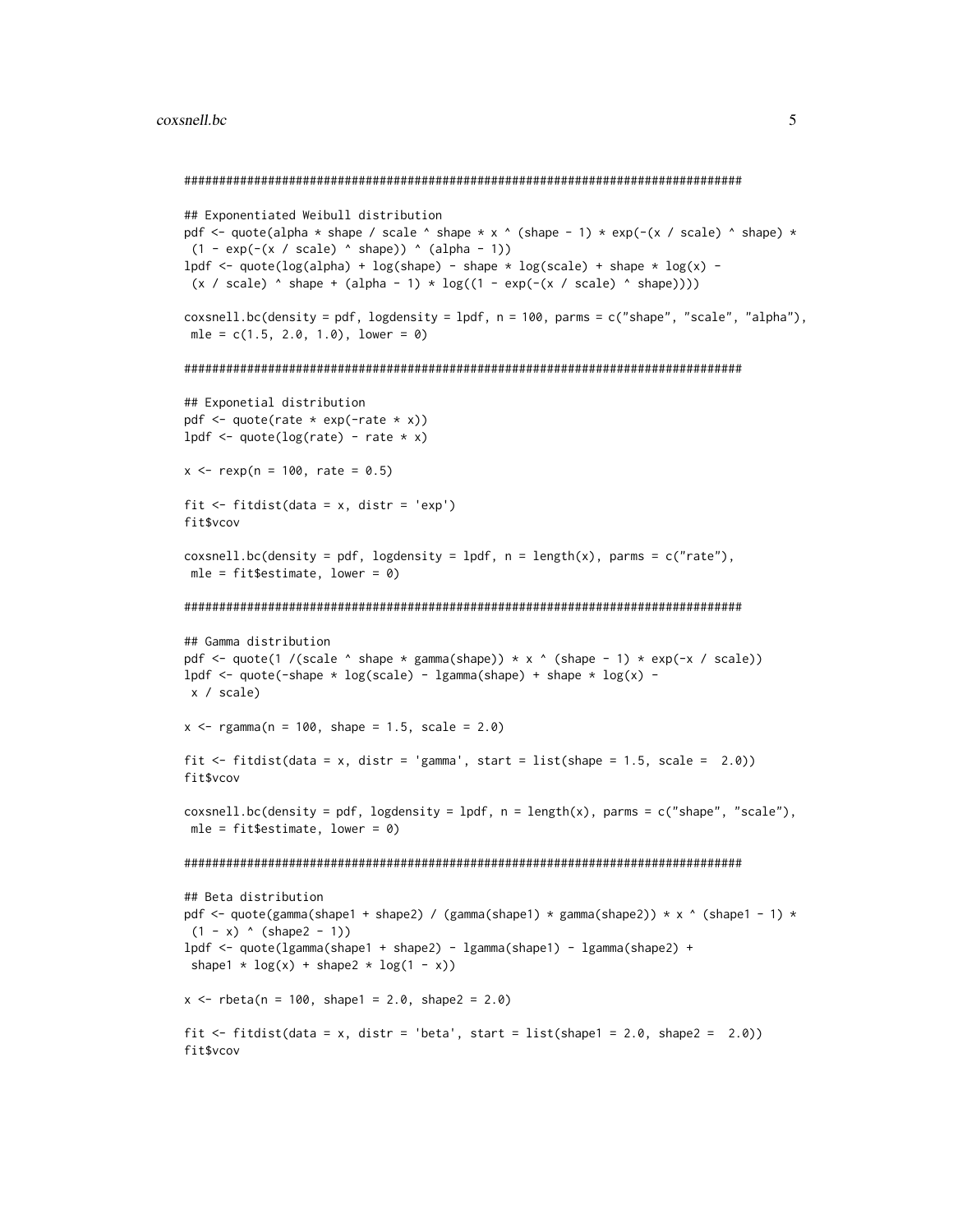```
cosnell.bc(density = pdf, logdensity = lpdf, n = length(x), parms = c("shape1", "shape2"),mle = fit$estimate, lower = 0, upper = 1)
```
<span id="page-5-1"></span>expected.varcov *Expected Fisher Information*

#### Description

expected.varcov calculates the inverse of the expected Fisher information. Analytical secondorder partial log-density derivatives and numerical integration are used in the calculations.

#### Usage

```
expected.varcov(density, logdensity, n, parms, mle, lower = "-Inf",
 upper = "Inf", ...
```
#### Arguments

| density    | An expression with the probability density function.                                                    |
|------------|---------------------------------------------------------------------------------------------------------|
| logdensity | An expression with the log of the probability density function.                                         |
| n          | A numeric scalar with the sample size.                                                                  |
| parms      | A character vector with the parameter name(s) specified in the density and log-<br>density expressions. |
| mle        | A numeric vector with the parameter estimate(s).                                                        |
| lower      | The lower integration limit (lower $=$ "-Inf" is the default).                                          |
| upper      | The upper integration limit (upper $=$ "Inf" is the default).                                           |
| $\ddotsc$  | Additional arguments passed to integrate function.                                                      |

#### Details

The second-order partial log-density derivatives and its expected values are calculated via D and integrate functions, respectively.

#### Value

expected.varcov returns a list with two components (i) mle: the inputted maximum likelihood estimate(s) and (ii) **varcov**: the expected variance-covariance evaluated at the inputted mle argument.

If the numerical integration fails and/or the expected information is singular an error message is returned.

#### Author(s)

Josmar Mazucheli <jmazucheli@gmail.com>

<span id="page-5-0"></span>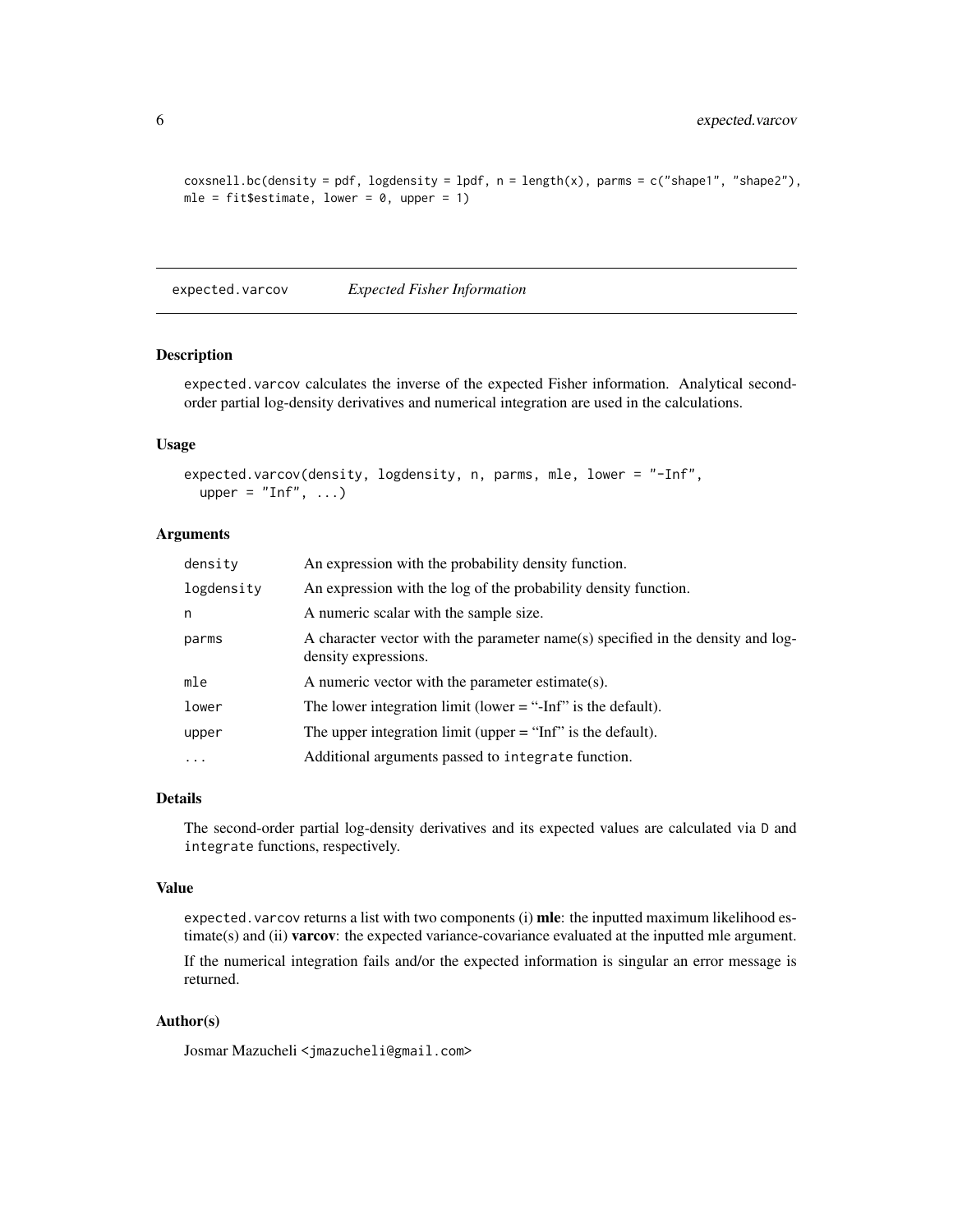#### <span id="page-6-0"></span>expected.varcov 7

#### See Also

[deriv](#page-0-0), [D](#page-0-0), [integrate](#page-0-0), [expected.varcov](#page-5-1).

#### Examples

```
{library(mle.tools); library(fitdistrplus); set.seed(1)};
```

```
## Normal distribution
pdf \le quote(1 / (sqrt(2 \star pi) \star sigma) \star exp(-0.5 / sigma ^ 2 \star (x - mu) ^ 2))
lpdf \leq quote(-log(sigma) - 0.5 / sigma \land 2 * (x - mu) \land 2)
x \le - rnorm(n = 100, mean = 0.0, sd = 1.0)
expected.varcov(density = pdf, logdensity = lpdf, n = length(x), parms = c("mu", "sigma"),
mle = c(\text{mean}(x), \text{sd}(x)), lower = '-Inf', upper = 'Inf')
```
#### ################################################################################

```
## Weibull distribution
pdf \leq quote(shape / scale \land shape \star x \land (shape - 1) \star exp(-(x / scale) \land shape))
lpdf <- quote(log(shape) - shape * log(scale) + shape * log(x) -
(x / scale) ^ shape)
```

```
x \le - rweibull(n = 100, shape = 1.5, scale = 2.0)
```

```
fit \le fitdist(data = x, distr = 'weibull')
fit$vcov
```

```
expected.varcov(density = pdf, logdensity = lpdf, n = length(x), parms = c("shape", "scale"),
mle = fit$estimate, lower = 0)
```

```
################################################################################
```

```
## Expoentiated Weibull distribution
pdf <- quote(alpha * shape / scale ^ shape * x ^ (shape - 1) * exp(-(x / scale) ^ shape) *
(1 - \exp(-(x / \text{scale}) \land \text{shape})) \land (\text{alpha} - 1))lpdf <- quote(log(alpha) + log(shape) - shape * log(scale) + shape * log(x) -
(x / scale) shape + (alpha - 1) * log((1 - exp(-(x / scale) ^ shape))))
expected.varcov(density = pdf, logdensity = lpdf, n = 100, parms = c("shape", "scale", "alpha"),
mle = c(1.5, 2.0, 1.0), lower = 0################################################################################
## Exponetial distribution
pdf \leq quote(rate * exp(-rate * x))
lpdf \leq quote(log(rate) - rate \star x)
x \le - rexp(n = 100, rate = 0.5)
```

```
fit <- fitdist(data = x, distr = 'exp')
fit$vcov
```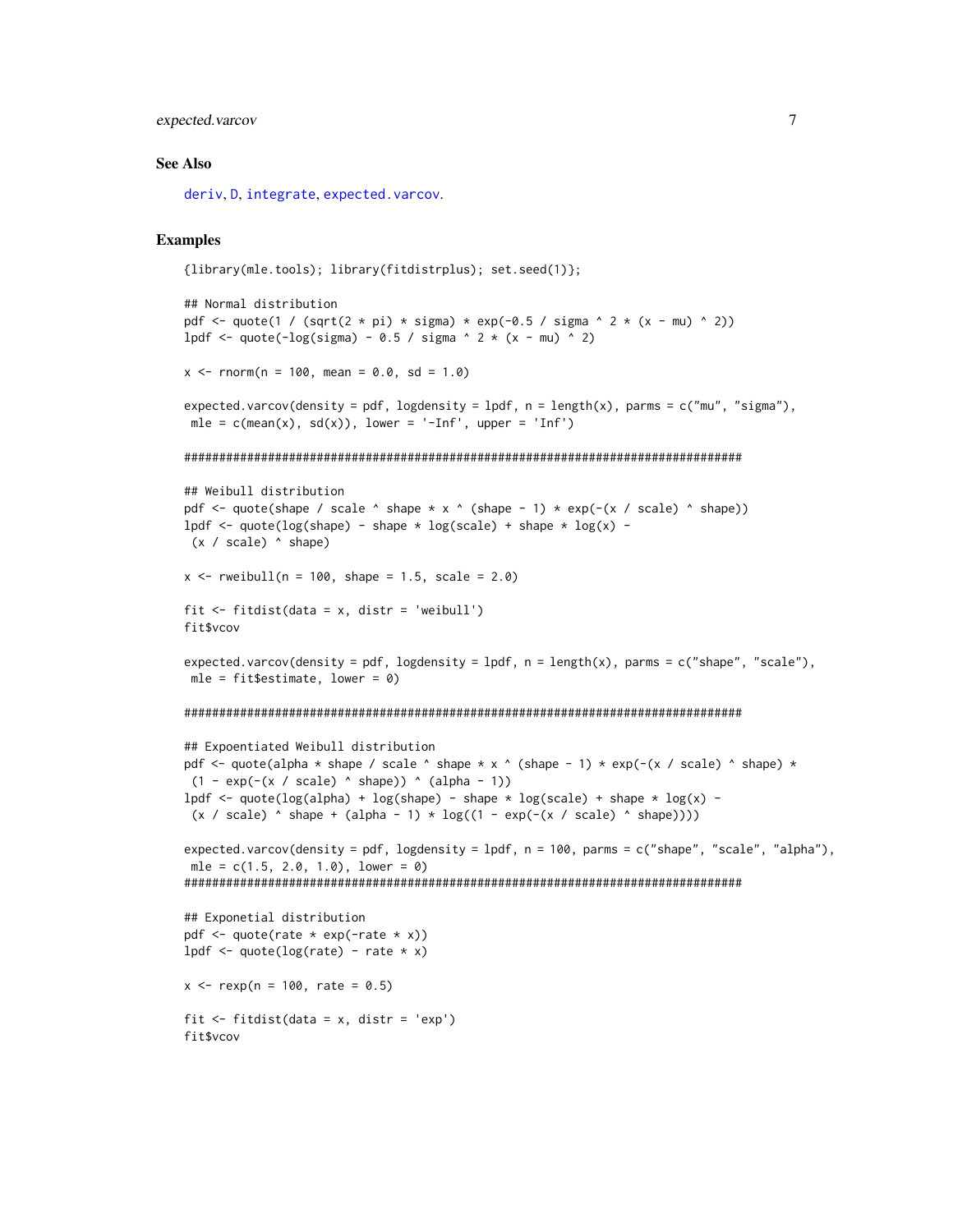```
expected.varcov(density = pdf, logdensity = lpdf, n = length(x), parms = c("rate"),
mle = fit$estimate, lower = 0################################################################################
## Gamma distribution
pdf <- quote(1 /(scale \land shape \star gamma(shape)) \star x \land (shape - 1) \star exp(-x / scale))
lpdf <- quote(-shape * log(scale) - lgamma(shape) + shape * log(x) -
x / scale)
x < - rgamma(n = 100, shape = 1.5, scale = 2.0)
fit \le fitdist(data = x, distr = 'gamma', start = list(shape = 1.5, scale = 2.0))
fit$vcov
expected.varcov(density = pdf, logdensity = lpdf, n = length(x), parms = c("shape", "scale"),
mle = fit$estimate, lower = 0)
################################################################################
## Beta distribution
pdf <- quote(gamma(shape1 + shape2) / (gamma(shape1) * gamma(shape2)) * x ^ (shape1 - 1) *
(1 - x) (shape2 - 1))
lpdf <- quote(lgamma(shape1 + shape2) - lgamma(shape1) - lgamma(shape2) +
shape1 * log(x) + shape2 * log(1 - x))x \le - rbeta(n = 100, shape1 = 2.0, shape2 = 2.0)
fit \le fitdist(data = x, distr = 'beta', start = list(shape1 = 2.0, shape2 = 2.0))
fit$vcov
expected.varcov(density = pdf, logdensity = lpdf, n = length(x), parms = c("shape1", "shape2"),
mle = fit$estimate, lower = 0, upper = 1)
```
<span id="page-7-1"></span>observed.varcov *Observed Fisher Information*

#### Description

observed.varcov calculates the inverse of the observed Fisher Information. Analytical secondorder partial log-density derivatives are used in the calculations.

#### Usage

```
observed.varcov(logdensity, X, parms, mle)
```
<span id="page-7-0"></span>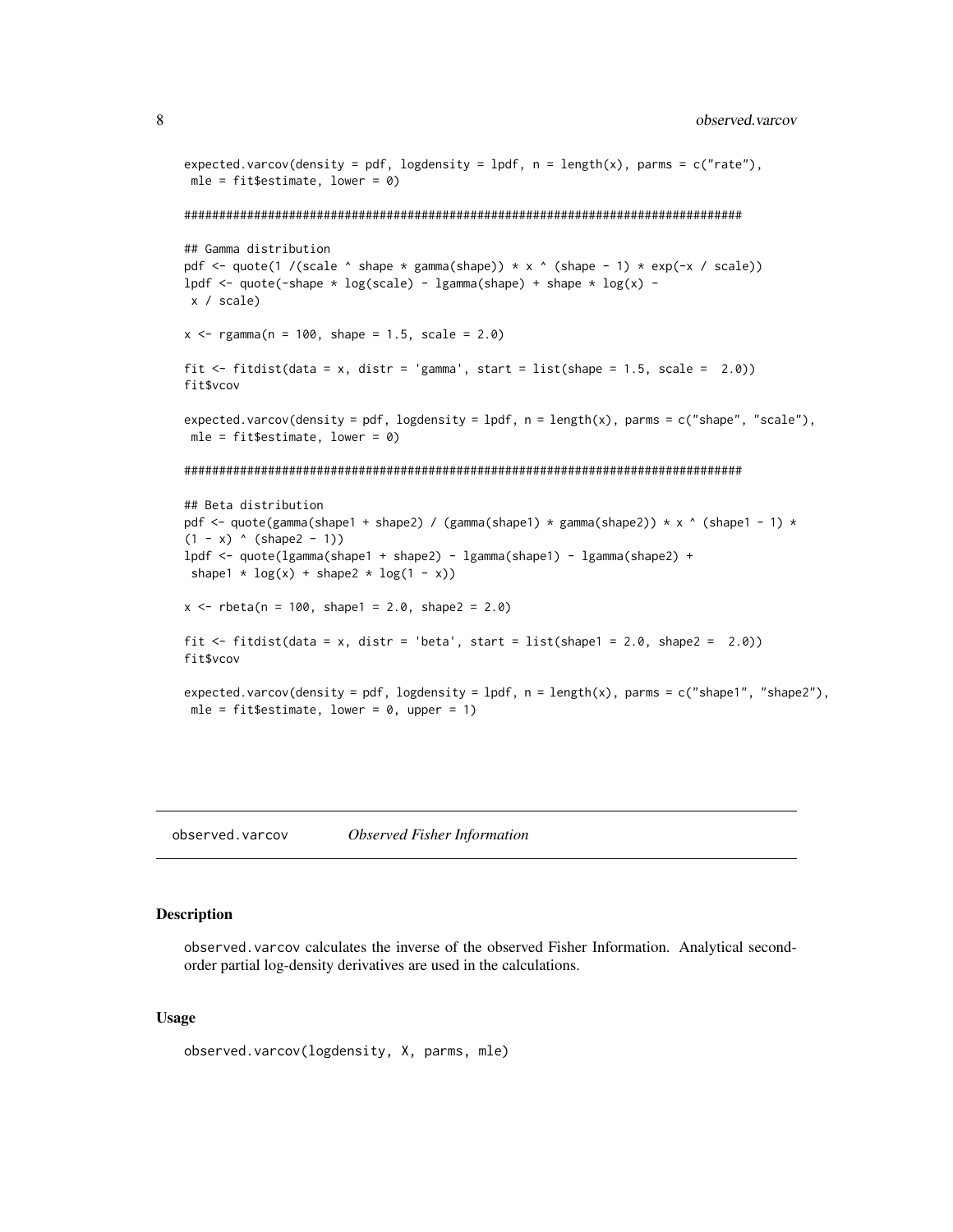#### <span id="page-8-0"></span>observed.varcov 9

#### **Arguments**

| logdensity | An expression with the log of the probability density function.                            |
|------------|--------------------------------------------------------------------------------------------|
| X          | A numeric vector with the observations.                                                    |
| parms      | A character vector with the parameter name(s) specified in the logdensity ex-<br>pression. |
| mle        | A numeric vector with the parameter estimate(s).                                           |

#### Details

The second-order partial log-density derivatives are calculated via D function.

#### Value

observed. varcov returns a list with two components (i)  $\textbf{mle}$ : the inputted maximum likelihood estimate(s) and (ii) **varcov**: the observed variance-covariance evaluated at the inputted mle argument. If the observed information is singular an error message is returned.

#### Author(s)

Josmar Mazucheli <jmazucheli@gmail.com>

#### See Also

[deriv](#page-0-0), [D](#page-0-0), [expected.varcov](#page-5-1).

#### Examples

{library(mle.tools); library(fitdistrplus); set.seed(1)};

```
##Normal distribution
lpdf \leq quote(-log(sigma) - 0.5 / sigma \land 2 * (x - mu) \land 2)
```
 $x \le -$  rnorm(n = 100, mean = 0.0, sd = 1.0)

observed.varcov(logdensity = lpdf,  $X = x$ , parms = c("mu", "sigma"),  $mle = c(mean(x), sd(x)))$ 

################################################################################

```
## Weibull distribution
lpdf \leq quote(log(shape) - shape * log(scale) + shape * log(x) - (x / scale) ^ shape)
x \le - rweibull(n = 100, shape = 1.5, scale = 2.0)
fit <- fitdist(data = x, distr = 'weibull')
fit$vcov
observed.varcov(logdensity = lpdf, X = x, parms = c("shape", "scale"), mle = fit$estimate)
################################################################################
```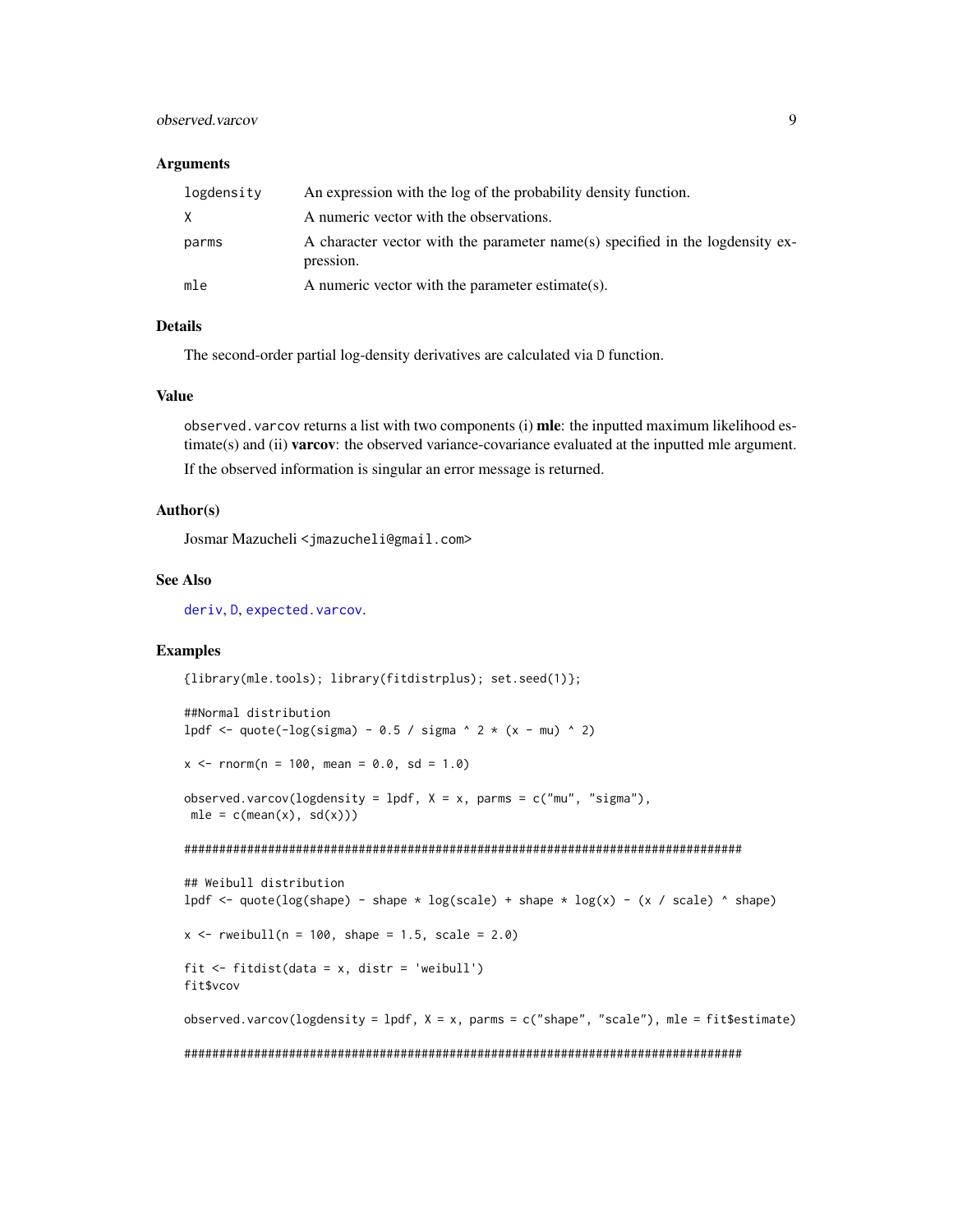```
## Exponetial distribution
lpdf \leq quote(log(rate) - rate \star x)
x \le - rexp(n = 100, rate = 0.5)
fit <- fitdist(data = x, distr = 'exp')
fit$vcov
observed.varcov(logdensity = lpdf, X = x, parms = c("rate"), mle = fit$estimate)
################################################################################
## Gamma distribution
lpdf \le quote(-shape * log(scale) - lgamma(shape) + shape * log(x) -
x / scale)
x <- rgamma(n = 100, shape = 1.5, scale = 2.0)
fit \le fitdist(data = x, distr = 'gamma', start = list(shape = 1.5, scale = 2.0))
fit$vcov
observed.varcov(logdensity = lpdf, X = x, parms = c("shape", "scale"), mle = fit$estimate)
################################################################################
## Beta distribution
lpdf <- quote(lgamma(shape1 + shape2) - lgamma(shape1) - lgamma(shape2) +
  shape1 * log(x) + shape2 * log(1 - x))x \le - rbeta(n = 100, shape1 = 2.0, shape2 = 2.0)
fit \le fitdist(data = x, distr = 'beta', start = list(shape1 = 2.0, shape2 = 2.0))
fit$vcov
observed.varcov(logdensity = lpdf, X = x, parms = c("shape1", "shape2"), mle = fit$estimate)
```